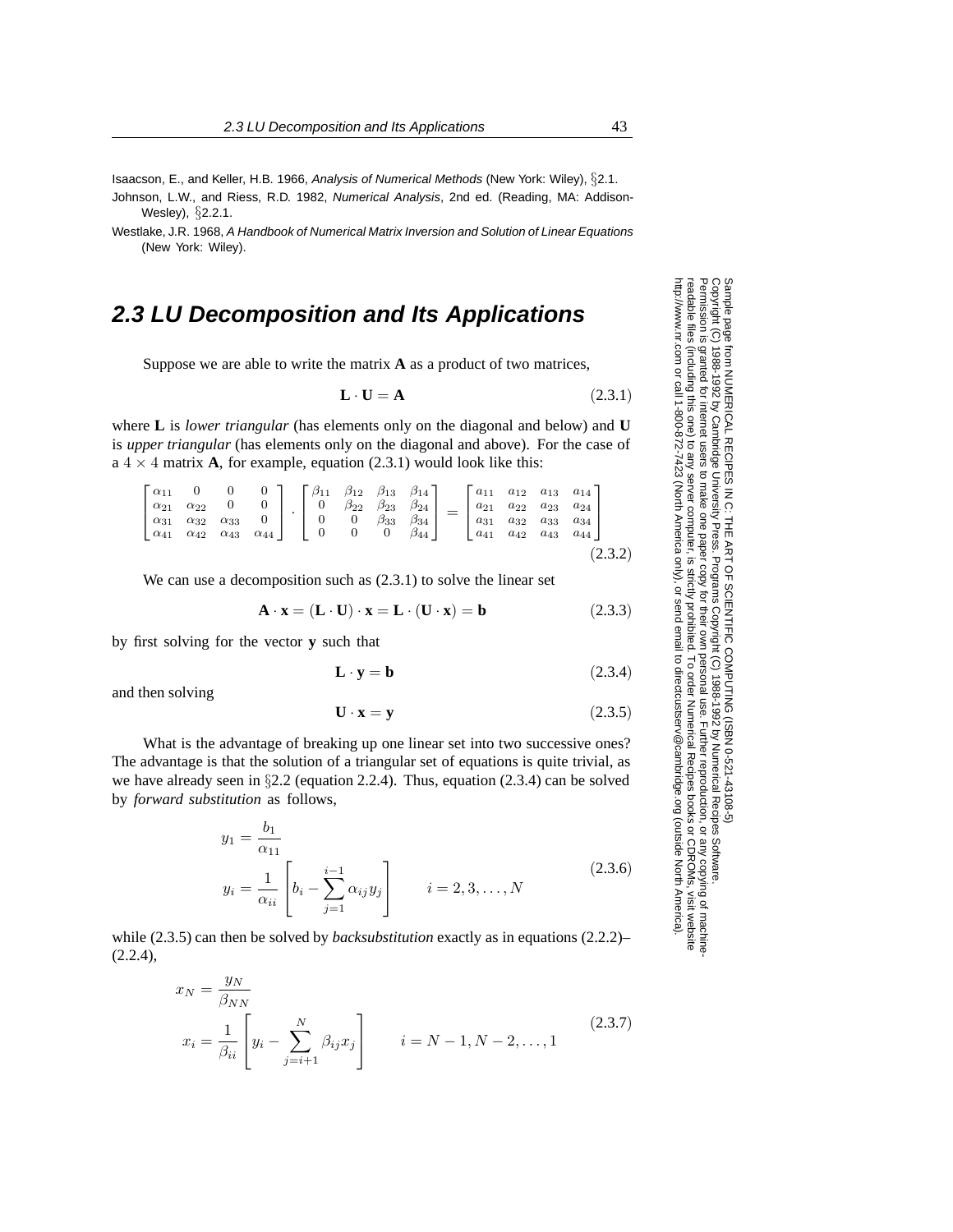Equations (2.3.6) and (2.3.7) total (for each right-hand side **b**)  $N^2$  executions of an inner loop containing one multiply and one add. If we have  $N$  right-hand sides which are the unit column vectors (which is the case when we are inverting a matrix), then taking into account the leading zeros reduces the total execution count of (2.3.6) from  $\frac{1}{2}N^3$  to  $\frac{1}{6}N^3$ , while (2.3.7) is unchanged at  $\frac{1}{2}N^3$ .

Notice that, once we have the LU decomposition of **A**, we can solve with as many right-hand sides as we then care to, one at a time. This is a distinct advantage over the methods of §2.1 and §2.2.

#### **Performing the LU Decomposition**

How then can we solve for **L** and **U**, given **A**? First, we write out the  $i$ , jth component of equation (2.3.1) or (2.3.2). That component always is a sum beginning with

$$
\alpha_{i1}\beta_{1j}+\cdots=a_{ij}
$$

The number of terms in the sum depends, however, on whether  $i$  or  $j$  is the smaller number. We have, in fact, the three cases,

$$
i < j: \qquad \alpha_{i1}\beta_{1j} + \alpha_{i2}\beta_{2j} + \dots + \alpha_{ii}\beta_{ij} = a_{ij} \qquad (2.3.8)
$$

$$
i = j: \qquad \alpha_{i1}\beta_{1j} + \alpha_{i2}\beta_{2j} + \dots + \alpha_{ii}\beta_{jj} = a_{ij} \qquad (2.3.9)
$$

$$
i > j: \qquad \alpha_{i1}\beta_{1j} + \alpha_{i2}\beta_{2j} + \dots + \alpha_{ij}\beta_{jj} = a_{ij} \qquad (2.3.10)
$$

Equations (2.3.8)–(2.3.10) total  $N^2$  equations for the  $N^2 + N$  unknown  $\alpha$ 's and  $\beta$ 's (the diagonal being represented twice). Since the number of unknowns is greater than the number of equations, we are invited to specify  $N$  of the unknowns arbitrarily and then try to solve for the others. In fact, as we shall see, it is always possible to take

$$
\alpha_{ii} \equiv 1 \qquad i = 1, \dots, N \tag{2.3.11}
$$

A surprising procedure, now, is *Crout's algorithm*, which quite trivially solves the set of  $N^2 + N$  equations (2.3.8)–(2.3.11) for all the  $\alpha$ 's and  $\beta$ 's by just arranging the equations in a certain order! That order is as follows:

- Set  $\alpha_{ii} = 1, i = 1, ..., N$  (equation 2.3.11).
- For each  $j = 1, 2, 3, \ldots, N$  do these two procedures: First, for  $i =$ 1, 2,..., *j*, use (2.3.8), (2.3.9), and (2.3.11) to solve for  $\beta_{ij}$ , namely

$$
\beta_{ij} = a_{ij} - \sum_{k=1}^{i-1} \alpha_{ik} \beta_{kj}.
$$
 (2.3.12)

(When  $i = 1$  in 2.3.12 the summation term is taken to mean zero.) Second, for  $i = j + 1, j + 2, \ldots, N$  use (2.3.10) to solve for  $\alpha_{ij}$ , namely

$$
\alpha_{ij} = \frac{1}{\beta_{jj}} \left( a_{ij} - \sum_{k=1}^{j-1} \alpha_{ik} \beta_{kj} \right). \tag{2.3.13}
$$

Be sure to do both procedures before going on to the next  $j$ .

Sample page t<br>Copyright (C) ' Copyright (C) 1988-1992 by Cambridge University Press.Sample page from NUMERICAL RECIPES IN C: THE ART OF SCIENTIFIC COMPUTING (ISBN 0-521-43108-5) http://www.nr.com or call 1-800-872-7423 (North America only),readable files (including this one) to any serverPermission is granted for internet users to make one paper copy for their own personal use. Further reproduction, or any copyin from NUMERICAL RECIPES IN C: THE ART OF SCIENTIFIC COMPUTING (ISBN 0-521-43108-5)<br>1988-1992 by Cambridge University Press. Programs Copyright (C) 1988-1992 by Numnerical Recipes Software computer, is strictly prohibited. To order Numerical Recipes booksPrograms Copyright (C) 1988-1992 by Numerical Recipes Software. or send email to directcustserv@cambridge.org (outside North America). or CDROMs, visit website g of machine-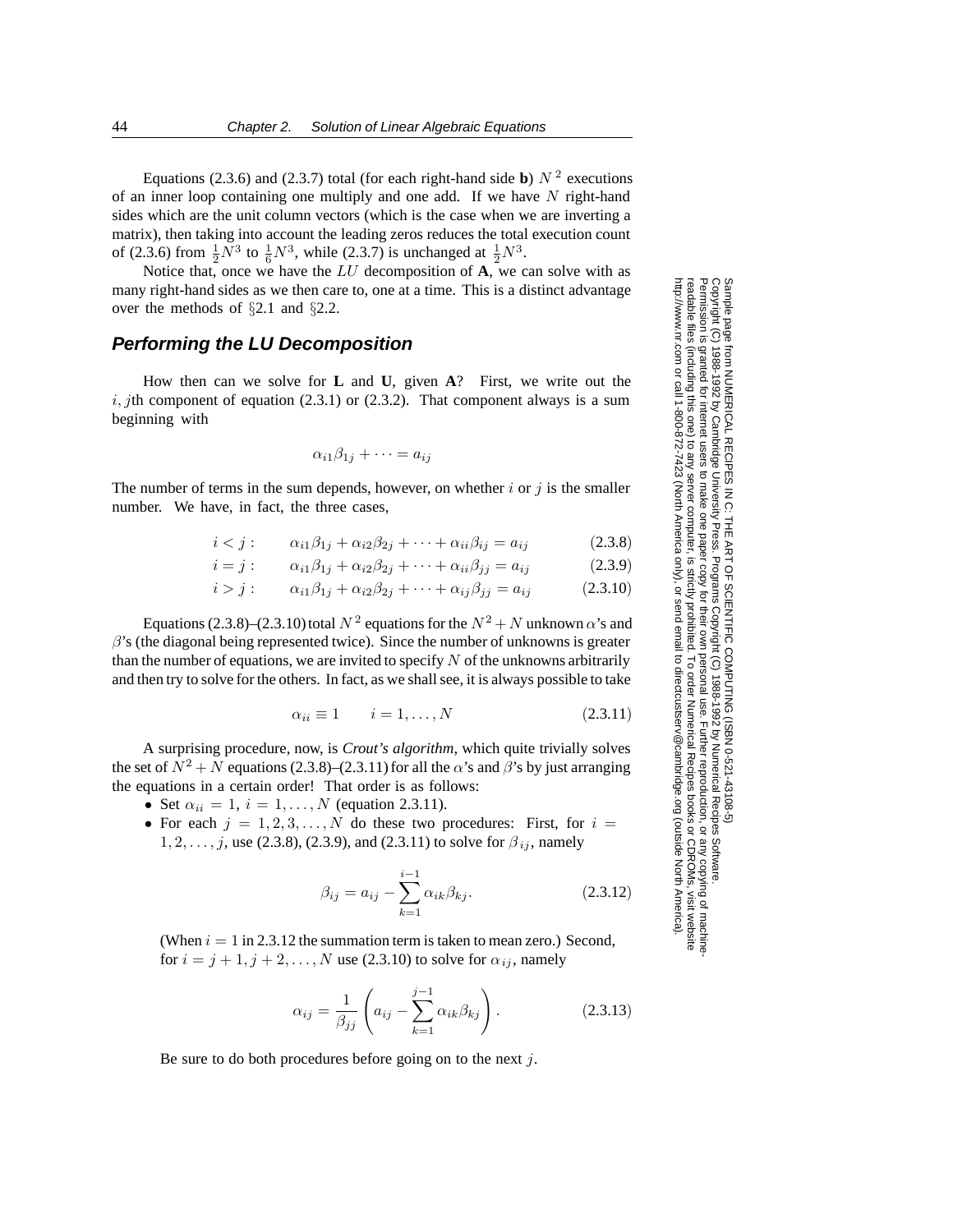

Figure 2.3.1. Crout's algorithm for *LU* decomposition of a matrix. Elements of the original matrix are modified in the order indicated by lower case letters: a, b, c, etc. Shaded boxes show the previously modified elements that are used in modifying two typical elements, each indicated by an "x".

If you work through a few iterations of the above procedure, you will see that the  $\alpha$ 's and  $\beta$ 's that occur on the right-hand side of equations (2.3.12) and (2.3.13) are already determined by the time they are needed. You will also see that every a *ij* is used only once and never again. This means that the corresponding  $\alpha_{ij}$  or  $\beta_{ij}$  can be stored in the location that the a used to occupy: the decomposition is "in place." [The diagonal unity elements  $\alpha_{ii}$  (equation 2.3.11) are not stored at all.] In brief, Crout's method fills in the combined matrix of  $\alpha$ 's and  $\beta$ 's,

$$
\begin{bmatrix}\n\beta_{11} & \beta_{12} & \beta_{13} & \beta_{14} \\
\alpha_{21} & \beta_{22} & \beta_{23} & \beta_{24} \\
\alpha_{31} & \alpha_{32} & \beta_{33} & \beta_{34} \\
\alpha_{41} & \alpha_{42} & \alpha_{43} & \beta_{44}\n\end{bmatrix}
$$
\n(2.3.14)

by columns from left to right, and within each column from top to bottom (see Figure 2.3.1).

What about pivoting? Pivoting (i.e., selection of a salubrious pivot element for the division in equation 2.3.13) is absolutely essential for the stability of Crout's Permission is granted for internet users to make one paper copy for their own personal use. Further reproduction, or any copyin

computer, is strictly prohibited. To order Numerical Recipes books

or send email to directcustserv@cambridge.org (outside North America).

Sample page from NUMERICAL RECIPES IN C: THE ART OF SCIENTIFIC COMPUTING (ISBN 0-521-43108-5)

Programs Copyright (C) 1988-1992 by Numerical Recipes Software.

g of machine-

or CDROMs, visit website

Copyright (C) 1988-1992 by Cambridge University Press.

readable files (including this one) to any server

http://www.nr.com or call 1-800-872-7423 (North America only),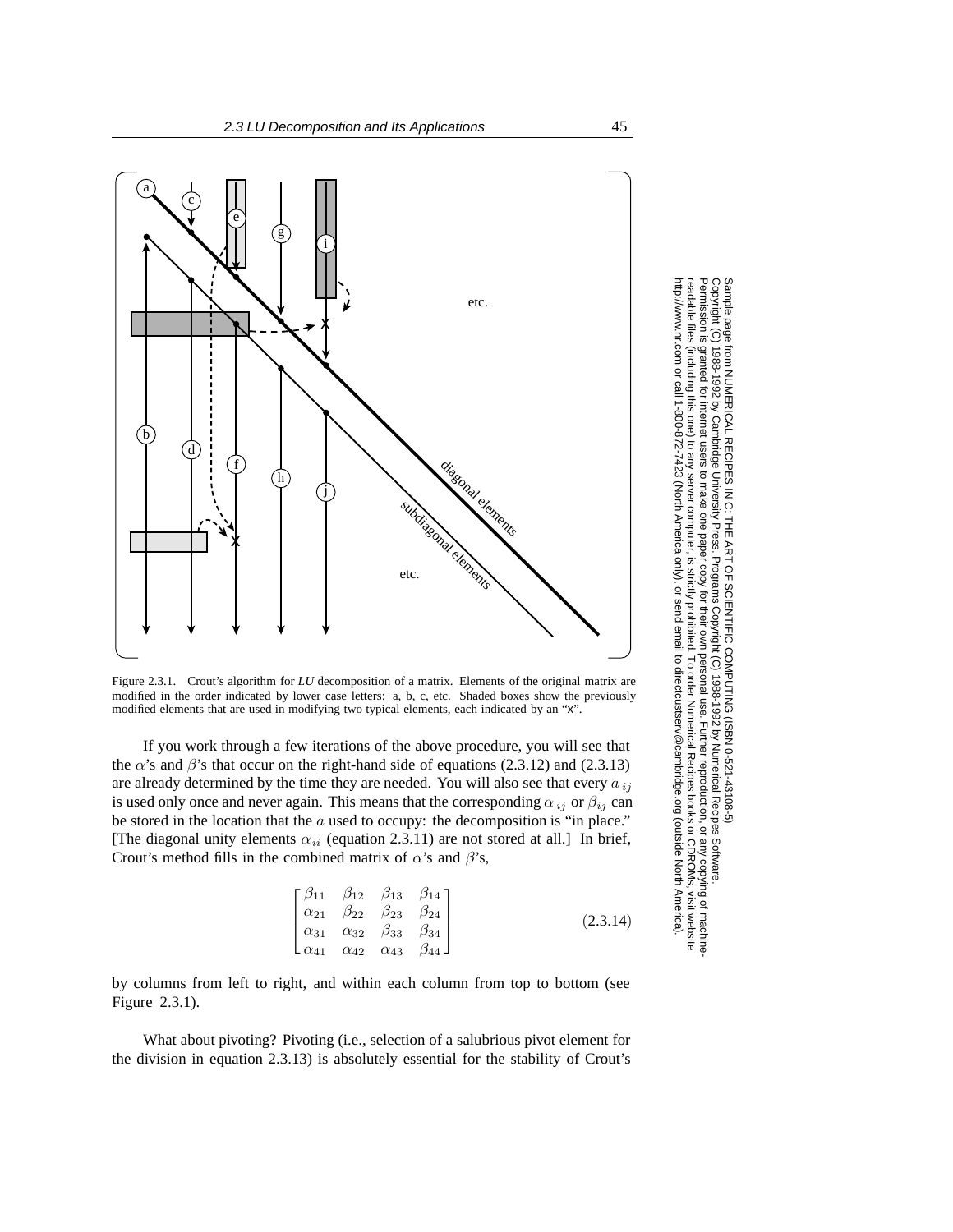method. Only partial pivoting (interchange of rows) can be implemented efficiently. However this is enough to make the method stable. This means, incidentally, that we don't actually decompose the matrix **A** into LU form, but rather we decompose a rowwise permutation of **A**. (If we keep track of what that permutation is, this decomposition is just as useful as the original one would have been.)

Pivoting is slightly subtle in Crout's algorithm. The key point to notice is that equation (2.3.12) in the case of  $i = j$  (its final application) is *exactly the same* as equation (2.3.13) except for the division in the latter equation; in both cases the upper limit of the sum is  $k = j - 1$  (= i - 1). This means that we don't have to commit ourselves as to whether the diagonal element  $\beta_{jj}$  is the one that happens to fall on the diagonal in the first instance, or whether one of the (undivided)  $\alpha_{ij}$ 's below it in the column,  $i = j + 1, \ldots, N$ , is to be "promoted" to become the diagonal  $\beta$ . This can be decided after all the candidates in the column are in hand. As you should be able to guess by now, we will choose the largest one as the diagonal  $\beta$ (pivot element), then do all the divisions by that element *en masse*. This is *Crout's method with partial pivoting*. Our implementation has one additional wrinkle: It initially finds the largest element in each row, and subsequently (when it is looking for the maximal pivot element) scales the comparison *as if* we had initially scaled all the equations to make their maximum coefficient equal to unity; this is the *implicit pivoting* mentioned in §2.1.

#include <math.h> #include "nrutil.h" #define TINY 1.0e-20 A small number.

```
void ludcmp(float **a, int n, int *indx, float *d)
```
Given a matrix  $a[1..n][1..n]$ , this routine replaces it by the  $LU$  decomposition of a rowwise permutation of itself. a and n are input. a is output, arranged as in equation (2.3.14) above; indx[1..n] is an output vector that records the row permutation effected by the partial pivoting; <sup>d</sup> is output as *<sup>±</sup>*<sup>1</sup> depending on whether the number of row interchanges was even or odd, respectively. This routine is used in combination with lubksb to solve linear equations or invert a matrix. {

```
int i,imax,j,k;
float big,dum,sum,temp;
float *vv; vv stores the implicit scaling of each row.
vv=vector(1,n);
*d=1.0; No row interchanges yet.
for (i=1; i \leq n; i++) { Loop over rows to get the implicit scaling informa-
    big=0.0; tion.
    for (j=1; j<=n; j++)if ((temp=fabs(a[i][j])) > big) big=temp;
    if (big == 0.0) nrerror("Singular matrix in routine ludcmp");
    No nonzero largest element.
    vv[i]=1.0/big; Save the scaling.
}
for (j=1;j\leq n;j++ { This is the loop over columns of Crout's method.<br>for (i=1;j\leq j;i++ { This is equation (2.3.12) except for i=j.
                                  This is equation (2.3.12) except for i = j.
        sum=a[i][j];
        for (k=1; k < i; k++) sum -= a[i][k]*a[k][j];a[i][j]=sum;
    }<br>big=0.0;
    big=0.0;<br>
for (i=j; i \le n; i++) {<br>
This is i = j of equation (2.3.12) and i = j+1.
                                  This is i=j of equation (2.3.12) and i = j + 1 \ldots Nsum=a[i][j]; of equation (2.3.13).for (k=1; k< j; k++)
```
Copyright (C) 1988-1992 by Cambridge University Press.Sample page from NUMERICAL RECIPES IN C: THE ART OF SCIENTIFIC COMPUTING (ISBN 0-521-43108-5) http://www.nr.com or call 1-800-872-7423 (North America only),readable files (including this one) to any serverPermission is granted for internet users to make one paper copy for their own personal use. Further reproduction, or any copyin computer, is strictly prohibited. To order Numerical Recipes booksPrograms Copyright (C) 1988-1992 by Numerical Recipes Software. SCIENTIFIC COMPUTING or send email to directcustserv@cambridge.org (outside North America). email to directcustserv@cambridge.org (outside North America). COMPUTING (ISBN 0-521-43108-5)<br>tt (C) 1988-1992 by Numerical Recipes Software.<br>personal use. Further reproduction, or any copying of machine-<br>I. To order Numerical Recipes books or CDROMs, visit website<br>I. To order Numeric or CDROMs, visit website g of machine-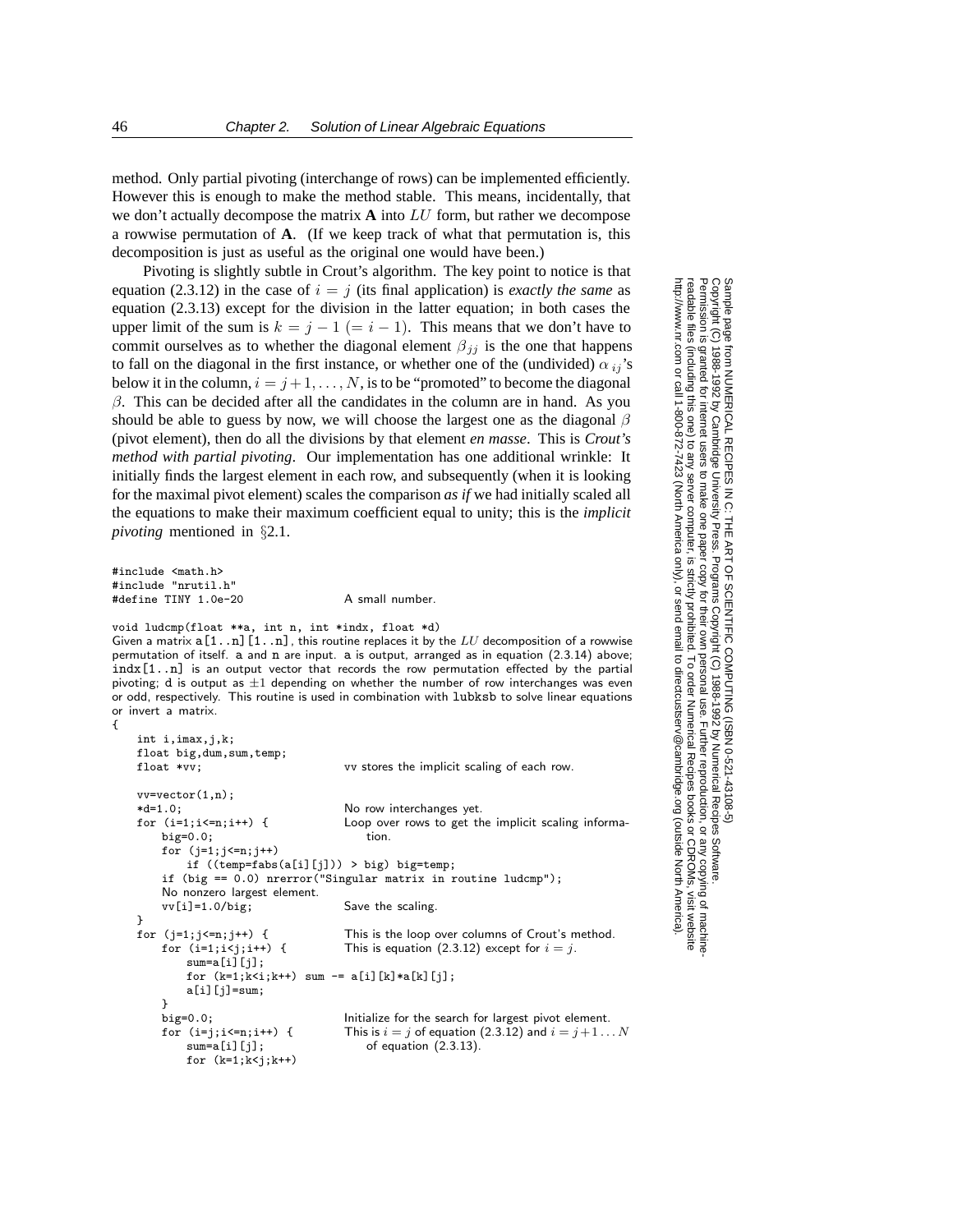```
sum - = a[i][k]*a[k][j];
        a[i][j]=sum;
        if ( (dum=vv[i]*fabs(sum) >= big) {
        Is the figure of merit for the pivot better than the best so far?
            big=dum;
             imax=i;
        }
    }<br>if (j != imax) {
                                    Do we need to interchange rows?<br>Yes. do so...
         for (k=1; k<=n; k++) {
             dum=a[imax][k];
            a[imax][k]=a[j][k];
            a[j][k]=\text{dum};}
        *d = -(*d); ...and change the parity of d.<br>vv[imax]=vv[j]; Also interchange the scale fac
                                    Also interchange the scale factor.
    }
    indx[j] = imax;if (a[i][i] == 0.0) a[i][i] = TINY;If the pivot element is zero the matrix is singular (at least to the precision of the
    algorithm). For some applications on singular matrices, it is desirable to substitute
    TINY for zero.
    if (j != n) { Now, finally, divide by the pivot element.
         dum=1.0/(a[j][j]);
        for (i=j+1; i \le n; i++) a[i][j] *= dum;
    }
} Go back for the next column in the reduction.
free_vector(vv,1,n);
```
Here is the routine for forward substitution and backsubstitution, implementing equations (2.3.6) and (2.3.7).

#### void lubksb(float \*\*a, int n, int \*indx, float b[])

Solves the set of n linear equations  $A \cdot X = B$ . Here  $a[1 \cdot n] [1 \cdot n]$  is input, not as the matrix A but rather as its LU decomposition, determined by the routine ludcmp.  $\texttt{indx}[1..n]$  is input as the permutation vector returned by ludcmp. b[1..n] is input as the right-hand side vector  $B$ , and returns with the solution vector  $X$ . a, n, and indx are not modified by this routine and can be left in place for successive calls with different right-hand sides b. This routine takes into account the possibility that b will begin with many zero elements, so it is efficient for use in matrix inversion.

```
{
```
}

```
int i,ii=0,ip,j;
    float sum;
    for (i=1;i<=n;i++) { When ii is set to a positive value, it will become the
                                          index of the first nonvanishing element of b. We now
                                          do the forward substitution, equation (2.3.6). The
                                          only new wrinkle is to unscramble the permutation
                                          as we go.
        ip=indx[i];
         sum=b[ip];
        b[ip]=b[i];if (ii)
         for (j=i:j<=i-j,j++) sum -= a[i][j]*b[j];<br>else if (sum) ii=i; A nonzero element was en
        else if \overline{(sum)} ii=i; A nonzero element was encountered, so from now on we b[i]=sum; will have to do the sums in the loop above.
                                          will have to do the sums in the loop above.
    }<br>for (i=n;i>=1;i--) {
                                      Now we do the backsubstitution, equation (2.3.7).
         sum=b[i];
         for (j=i+1;j<=n;j++) sum -= a[i][j]*b[j];b[i]=sum/a[i][i]; Store a component of the solution vector X.
    } All done!
}
```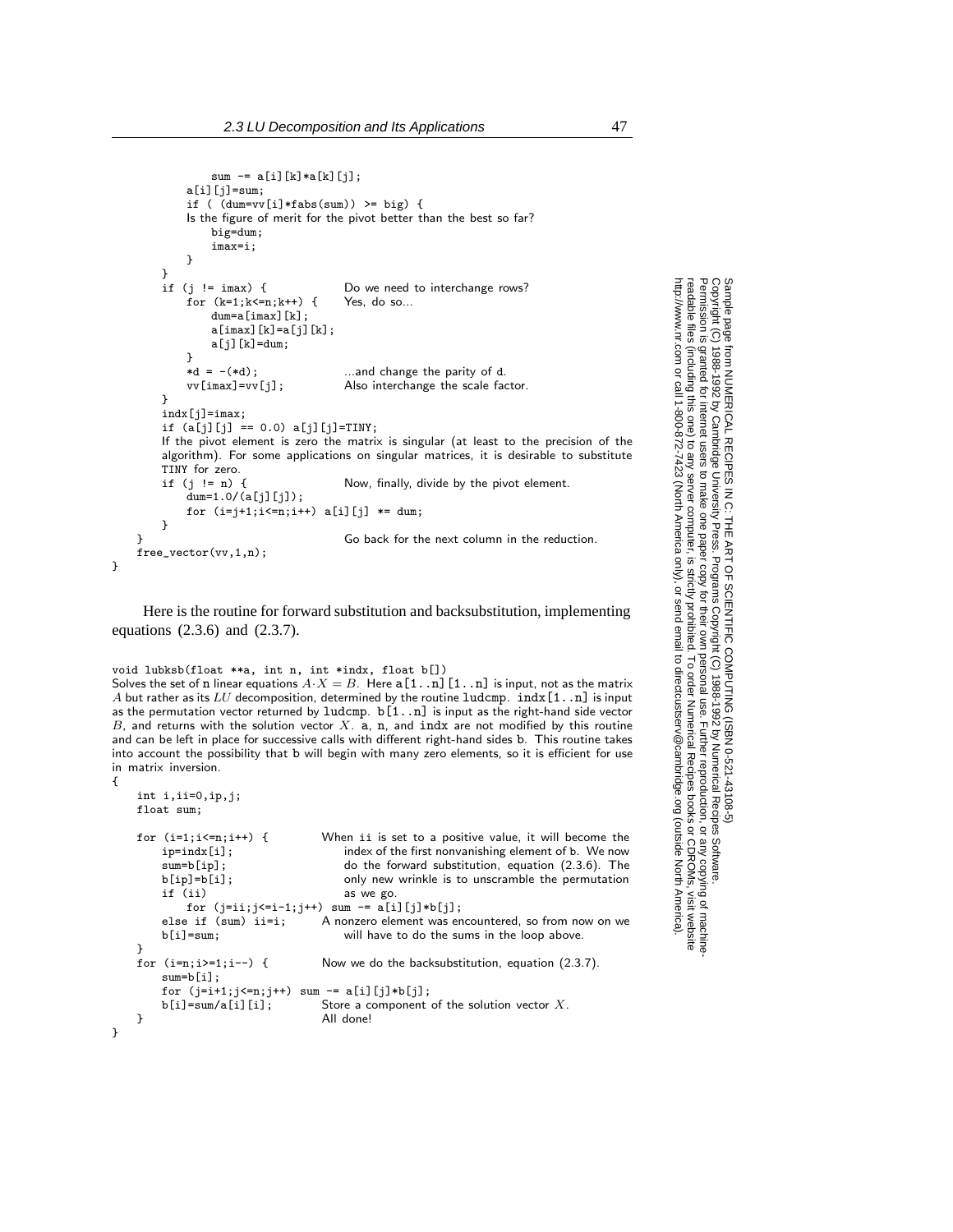The LU decomposition in ludcmp requires about  $\frac{1}{3}N^3$  executions of the inner loops (each with one multiply and one add). This is thus the operation count for solving one (or a few) right-hand sides, and is a factor of 3 better than the Gauss-Jordan routine gauss j which was given in  $\S2.1$ , and a factor of 1.5 better than a Gauss-Jordan routine (not given) that does not compute the inverse matrix. For inverting a matrix, the total count (including the forward and backsubstitution as discussed following equation 2.3.7 above) is  $(\frac{1}{3} + \frac{1}{6} + \frac{1}{2})N^3 = N^3$ , the same as gaussj.

To summarize, this is the preferred way to solve the linear set of equations  $A \cdot x = b$ :

```
float **a,*b,d;
int n,*indx;
...
ludcmp(a,n,indx,&d);
lubksb(a,n,indx,b);
```
The answer **x** will be given back in b. Your original matrix **A** will have been destroyed.

If you subsequently want to solve a set of equations with the same **A** but a different right-hand side **b**, you repeat *only*

lubksb(a,n,indx,b);

not, of course, with the original matrix **A**, but with a and indx as were already set by ludcmp.

#### **Inverse of a Matrix**

Using the above LU decomposition and backsubstitution routines, it is completely straightforward to find the inverse of a matrix column by column.

```
#define N ...
float **a,**y,d,*col;
int i,j,*indx;
...
ludcmp(a,N,indx,&d);<br>for(i=1;i<=N;i++) { Find inverse by columns.
for(j=1; j<=N; j++) {
    for(i=1; i<=N; i++) col[i]=0.0;col[i]=1.0;lubksb(a,N,indx,col);
    for(i=1; i<=N; i++) y[i][j]=col[i];}
```
The matrix y will now contain the inverse of the original matrix a, which will have been destroyed. Alternatively, there is nothing wrong with using a Gauss-Jordan routine like gauss  $j$  (§2.1) to invert a matrix in place, again destroying the original. Both methods have practically the same operations count.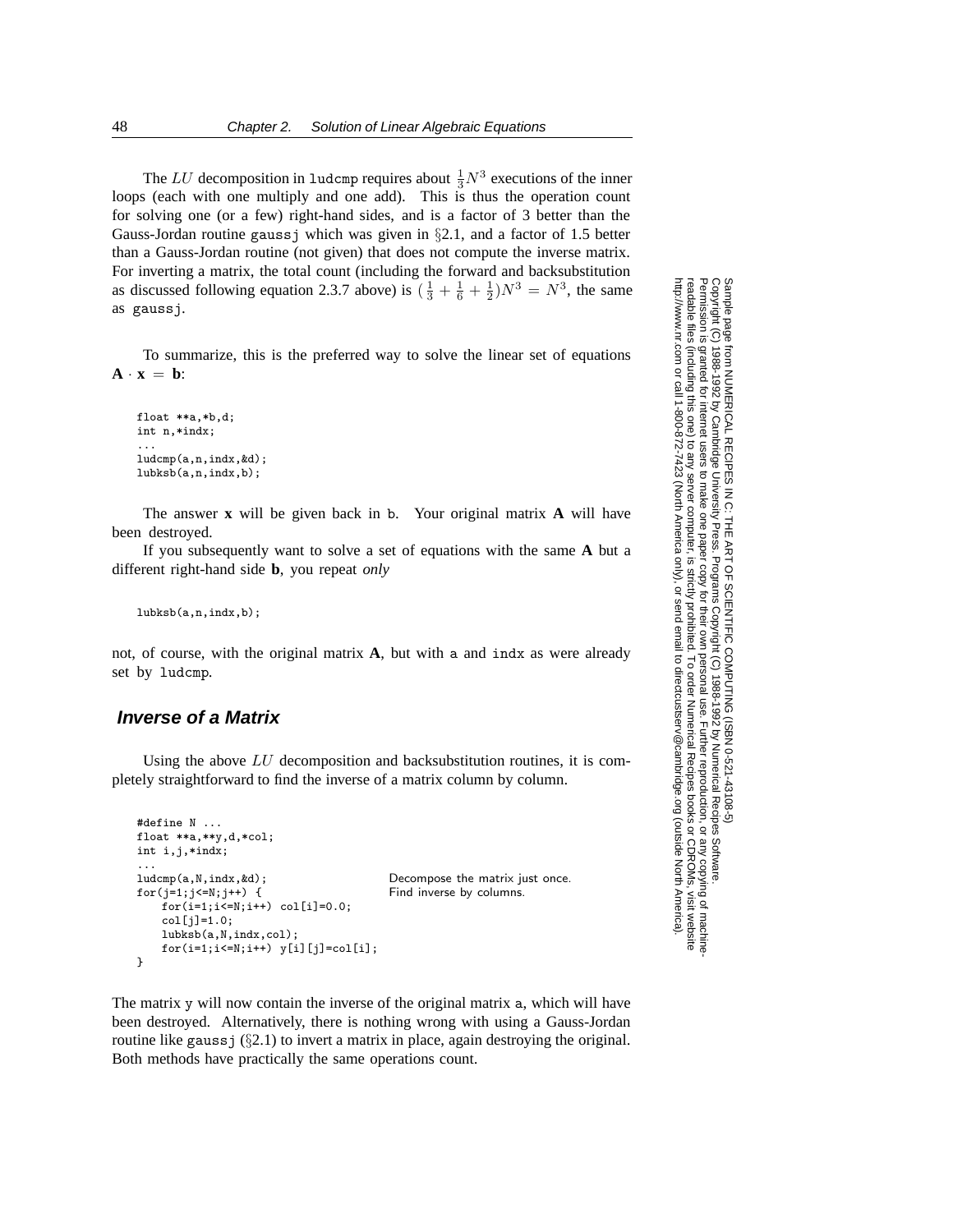Incidentally, if you ever have the need to compute  $A^{-1} \cdot B$  from matrices  $A$ and **B**, you should LU decompose **A** and then backsubstitute with the columns of **B** instead of with the unit vectors that would give **A**'s inverse. This saves a whole matrix multiplication, and is also more accurate.

#### **Determinant of a Matrix**

The determinant of an LU decomposed matrix is just the product of the diagonal elements,

$$
\det = \prod_{j=1}^{N} \beta_{jj} \tag{2.3.15}
$$

We don't, recall, compute the decomposition of the original matrix, but rather a decomposition of a rowwise permutation of it. Luckily, we have kept track of whether the number of row interchanges was even or odd, so we just preface the product by the corresponding sign. (You now finally know the purpose of setting d in the routine ludcmp.)

Calculation of a determinant thus requires one call to ludcmp, with *no* subsequent backsubstitutions by lubksb.

```
#define N ...
float **a,d;
int j,*indx;
...
ludcmp(a,N,indx,&d); This returns d as ±1.
for(j=1;j<=N;j++) d *= a[j][j];
```
The variable d now contains the determinant of the original matrix a, which will have been destroyed.

For a matrix of any substantial size, it is quite likely that the determinant will overflow or underflow your computer's floating-point dynamic range. In this case you can modify the loop of the above fragment and (e.g.) divide by powers of ten, to keep track of the scale separately, or (e.g.) accumulate the sum of logarithms of the absolute values of the factors and the sign separately.

### **Complex Systems of Equations**

If your matrix **A** is real, but the right-hand side vector is complex, say  $\mathbf{b} + i\mathbf{d}$ , then (i) *LU* decompose **A** in the usual way, (ii) backsubstitute **b** to get the real part of the solution vector, and (iii) backsubstitute **d** to get the imaginary part of the solution vector.

If the matrix itself is complex, so that you want to solve the system

$$
(\mathbf{A} + i\mathbf{C}) \cdot (\mathbf{x} + i\mathbf{y}) = (\mathbf{b} + i\mathbf{d})
$$
\n(2.3.16)

then there are two possible ways to proceed. The best way is to rewrite ludcmp and lubksb as complex routines. Complex modulus substitutes for absolute value in the construction of the scaling vector vv and in the search for the largest pivot elements. Everything else goes through in the obvious way, with complex arithmetic used as needed. (See *§§*1.2 and 5.4 for discussion of complex arithmetic in C.)